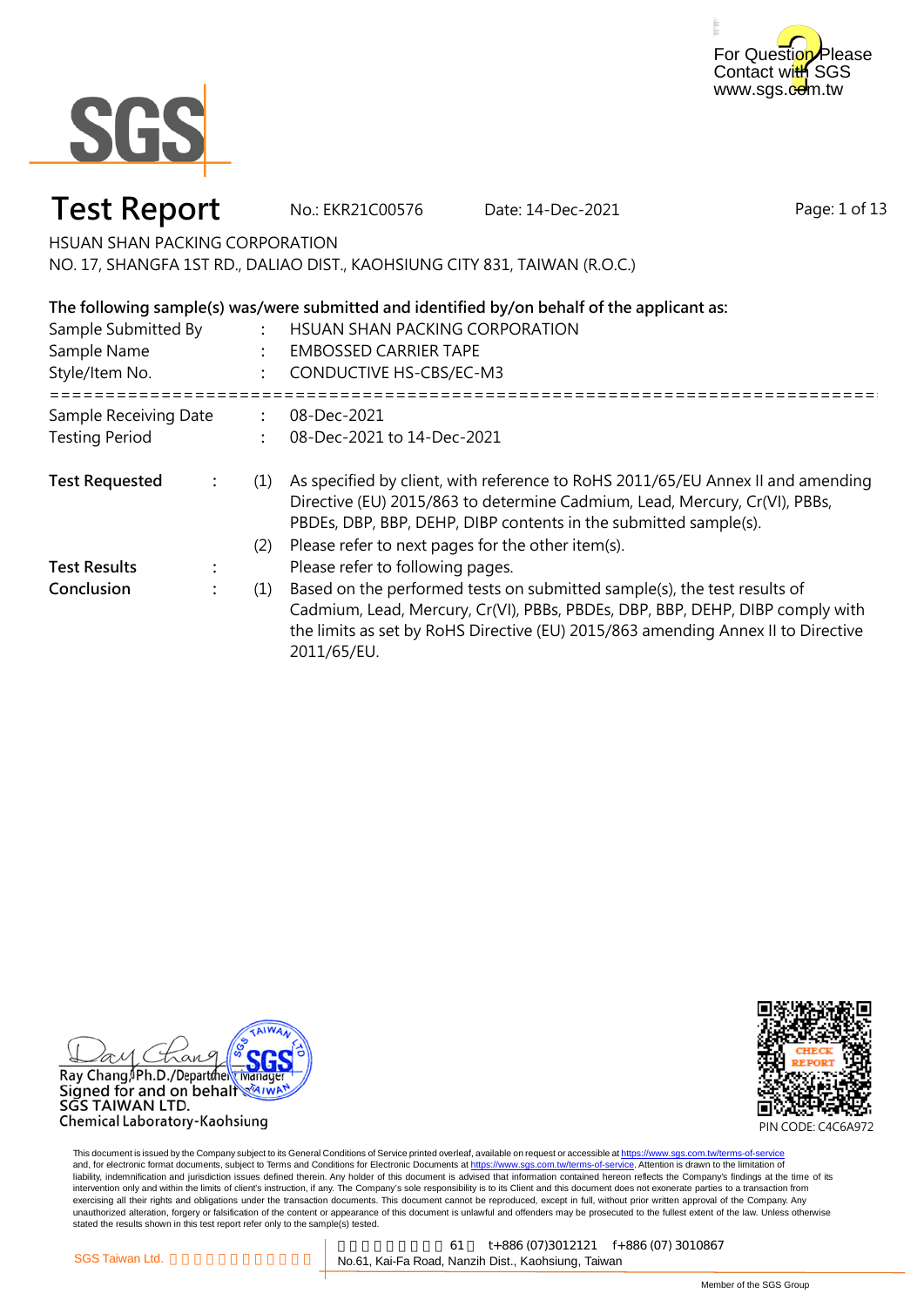

No.: EKR21C00576 Date: 14-Dec-2021 Page: 2 of 13

HSUAN SHAN PACKING CORPORATION

### NO. 17, SHANGFA 1ST RD., DALIAO DIST., KAOHSIUNG CITY 831, TAIWAN (R.O.C.)

### **Test Part Description**

No.1 **:** BLACK TAPE

### **Test Result(s)**

| Test Item(s)                         | Method                               | Unit  | <b>MDL</b>     | Result | Limit                    |
|--------------------------------------|--------------------------------------|-------|----------------|--------|--------------------------|
|                                      |                                      |       |                | No.1   |                          |
| Cadmium (Cd) (CAS No.: 7440-43-9)    | With reference to IEC 62321-5: 2013, | mg/kg | $\overline{2}$ | n.d.   | 100                      |
| Lead (Pb) (CAS No.: 7439-92-1)       | analysis was performed by ICP-OES.   | mg/kg | $\overline{2}$ | n.d.   | 1000                     |
| Mercury (Hg) (CAS No.: 7439-97-6)    | With reference to IEC 62321-4: 2013+ | mg/kg | $\overline{2}$ | n.d.   | 1000                     |
|                                      | AMD1: 2017, analysis was performed   |       |                |        |                          |
|                                      | by ICP-OES.                          |       |                |        |                          |
| Hexavalent Chromium Cr(VI) (CAS No.: | With reference to IEC 62321-7-2:     | mg/kg | 8              | n.d.   | 1000                     |
| 18540-29-9)                          | 2017, analysis was performed by UV-  |       |                |        |                          |
|                                      | VIS.                                 |       |                |        |                          |
| Monobromobiphenyl                    |                                      | mg/kg | 5              | n.d.   | $\overline{a}$           |
| Dibromobiphenyl                      |                                      | mg/kg | 5              | n.d.   |                          |
| Tribromobiphenyl                     |                                      | mg/kg | 5              | n.d.   |                          |
| Tetrabromobiphenyl                   |                                      | mg/kg | 5              | n.d.   |                          |
| Pentabromobiphenyl                   |                                      | mg/kg | 5              | n.d.   |                          |
| Hexabromobiphenyl                    |                                      | mg/kg | 5              | n.d.   | ÷,                       |
| Heptabromobiphenyl                   |                                      | mg/kg | $\overline{5}$ | n.d.   |                          |
| Octabromobiphenyl                    |                                      | mg/kg | 5              | n.d.   |                          |
| Nonabromobiphenyl                    |                                      | mg/kg | 5              | n.d.   |                          |
| Decabromobiphenyl                    |                                      | mg/kg | 5              | n.d.   |                          |
| <b>Sum of PBBs</b>                   | With reference to IEC 62321-6: 2015, | mg/kg |                | n.d.   | 1000                     |
| Monobromodiphenyl ether              | analysis was performed by GC/MS.     | mg/kg | 5              | n.d.   |                          |
| Dibromodiphenyl ether                |                                      | mg/kg | 5              | n.d.   |                          |
| Tribromodiphenyl ether               |                                      | mg/kg | $\overline{5}$ | n.d.   |                          |
| Tetrabromodiphenyl ether             |                                      | mg/kg | 5              | n.d.   |                          |
| Pentabromodiphenyl ether             |                                      | mg/kg | $\overline{5}$ | n.d.   |                          |
| Hexabromodiphenyl ether              |                                      | mg/kg | 5              | n.d.   |                          |
| Heptabromodiphenyl ether             |                                      | mg/kg | 5              | n.d.   | $\overline{\phantom{0}}$ |
| Octabromodiphenyl ether              |                                      | mg/kg | 5              | n.d.   | $\overline{a}$           |
| Nonabromodiphenyl ether              |                                      | mg/kg | 5              | n.d.   |                          |
| Decabromodiphenyl ether              |                                      | mg/kg | 5              | n.d.   |                          |
| <b>Sum of PBDEs</b>                  |                                      | mg/kg | $\overline{a}$ | n.d.   | 1000                     |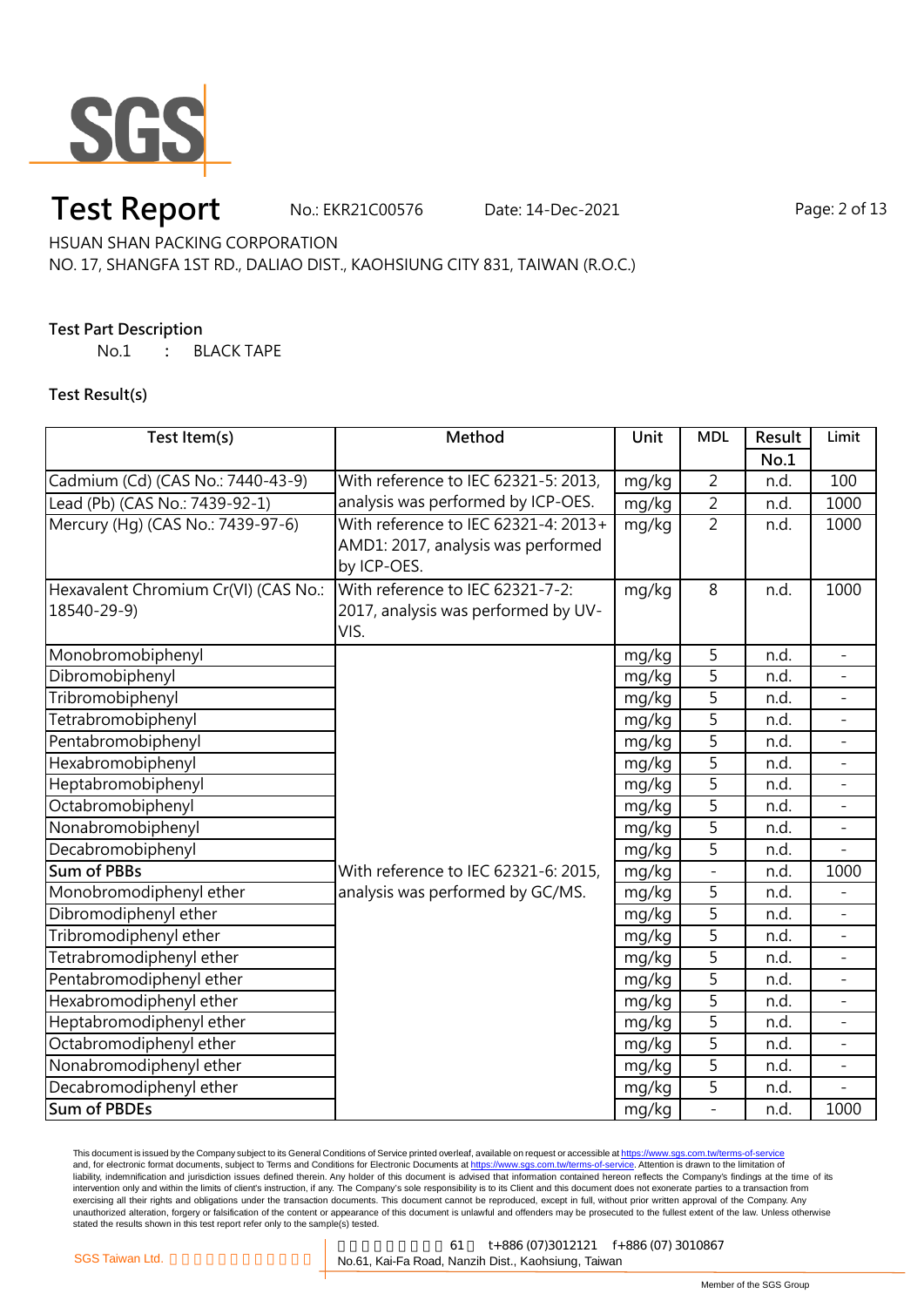

No.: EKR21C00576 Date: 14-Dec-2021 Page: 3 of 13

HSUAN SHAN PACKING CORPORATION

NO. 17, SHANGFA 1ST RD., DALIAO DIST., KAOHSIUNG CITY 831, TAIWAN (R.O.C.)

| Test Item(s)                                                                | Method                               | Unit  | <b>MDL</b>        | Result | Limit |
|-----------------------------------------------------------------------------|--------------------------------------|-------|-------------------|--------|-------|
|                                                                             |                                      |       |                   | No.1   |       |
| Butyl benzyl phthalate (BBP) (CAS No.:                                      | With reference to IEC 62321-8: 2017, | mg/kg | 50                | n.d.   | 1000  |
| $85 - 68 - 7$                                                               | analysis was performed by GC/MS.     |       |                   |        |       |
| Dibutyl phthalate (DBP) (CAS No.: 84-                                       | With reference to IEC 62321-8: 2017, | mg/kg | 50                | n.d.   | 1000  |
| $74-2)$                                                                     | analysis was performed by GC/MS.     |       |                   |        |       |
| Diisobutyl phthalate (DIBP) (CAS No.:                                       | With reference to IEC 62321-8: 2017, | mg/kg | 50                | n.d.   | 1000  |
| $84 - 69 - 5$                                                               | analysis was performed by GC/MS.     |       |                   |        |       |
| Di-(2-ethylhexyl) phthalate (DEHP)                                          | With reference to IEC 62321-8: 2017, | mg/kg | 50                | n.d.   | 1000  |
| (CAS No.: 117-81-7)                                                         | analysis was performed by GC/MS.     |       |                   |        |       |
| Diisononyl phthalate (DINP) (CAS No.:                                       | With reference to IEC 62321-8: 2017, | mg/kg | 50                | n.d.   |       |
| 28553-12-0, 68515-48-0)                                                     | analysis was performed by GC/MS.     |       |                   |        |       |
| Diisodecyl phthalate (DIDP) (CAS No.:                                       | With reference to IEC 62321-8: 2017, | mg/kg | 50                | n.d.   |       |
| 26761-40-0, 68515-49-1)                                                     | analysis was performed by GC/MS.     |       |                   |        |       |
| Di-n-octyl phthalate (DNOP) (CAS No.:                                       | With reference to IEC 62321-8: 2017, | mg/kg | 50                | n.d.   |       |
| $117 - 84 - 0$                                                              | analysis was performed by GC/MS.     |       |                   |        |       |
| Di-n-hexyl phthalate (DNHP) (CAS No.:                                       | With reference to IEC 62321-8: 2017, | mg/kg | 50                | n.d.   |       |
| $84 - 75 - 3$                                                               | analysis was performed by GC/MS.     |       |                   |        |       |
| Bis-(2-methoxyethyl) phthalate (DMEP)                                       | With reference to IEC 62321-8: 2017, | mg/kg | 50                | n.d.   |       |
| (CAS No.: 117-82-8)                                                         | analysis was performed by GC/MS.     |       |                   |        |       |
| Di-n-pentyl phthalate (DNPP) (CAS No.: With reference to IEC 62321-8: 2017, |                                      | mg/kg | 50                | n.d.   |       |
| $131 - 18 - 0$                                                              | analysis was performed by GC/MS.     |       |                   |        |       |
| Fluorine (F) (CAS No.: 14762-94-8)                                          | With reference to BS EN 14582: 2016, | mg/kg | $\overline{50}$   | n.d.   |       |
|                                                                             | analysis was performed by IC.        |       |                   |        |       |
| Chlorine (Cl) (CAS No.: 22537-15-1)                                         | With reference to BS EN 14582: 2016, | mg/kg | 50                | 115    |       |
|                                                                             | analysis was performed by IC.        |       |                   |        |       |
| Bromine (Br) (CAS No.: 10097-32-2)                                          | With reference to BS EN 14582: 2016, | mg/kg | 50                | n.d.   |       |
|                                                                             | analysis was performed by IC.        |       |                   |        |       |
| Iodine (I) (CAS No.: 14362-44-8)                                            | With reference to BS EN 14582: 2016, | mg/kg | $\overline{50}$   | n.d.   |       |
|                                                                             | analysis was performed by IC.        |       |                   |        |       |
| Perfluorooctanoic acid (PFOA) and it's                                      | With reference to CEN/TS 15968:      | mg/kg | $\overline{0.01}$ | n.d.   |       |
| salt (CAS No.: 335-67-1 and its salts)                                      | 2010, analysis was performed by      |       |                   |        |       |
|                                                                             | LC/MS/MS.                            |       |                   |        |       |
| Perfluorooctane sulfonate (PFOS) and                                        | With reference to CEN/TS 15968:      | mg/kg | 0.01              | n.d.   |       |
| it's salt (CAS No.: 1763-23-1 and its                                       | 2010, analysis was performed by      |       |                   |        |       |
| salts)                                                                      | LC/MS/MS.                            |       |                   |        |       |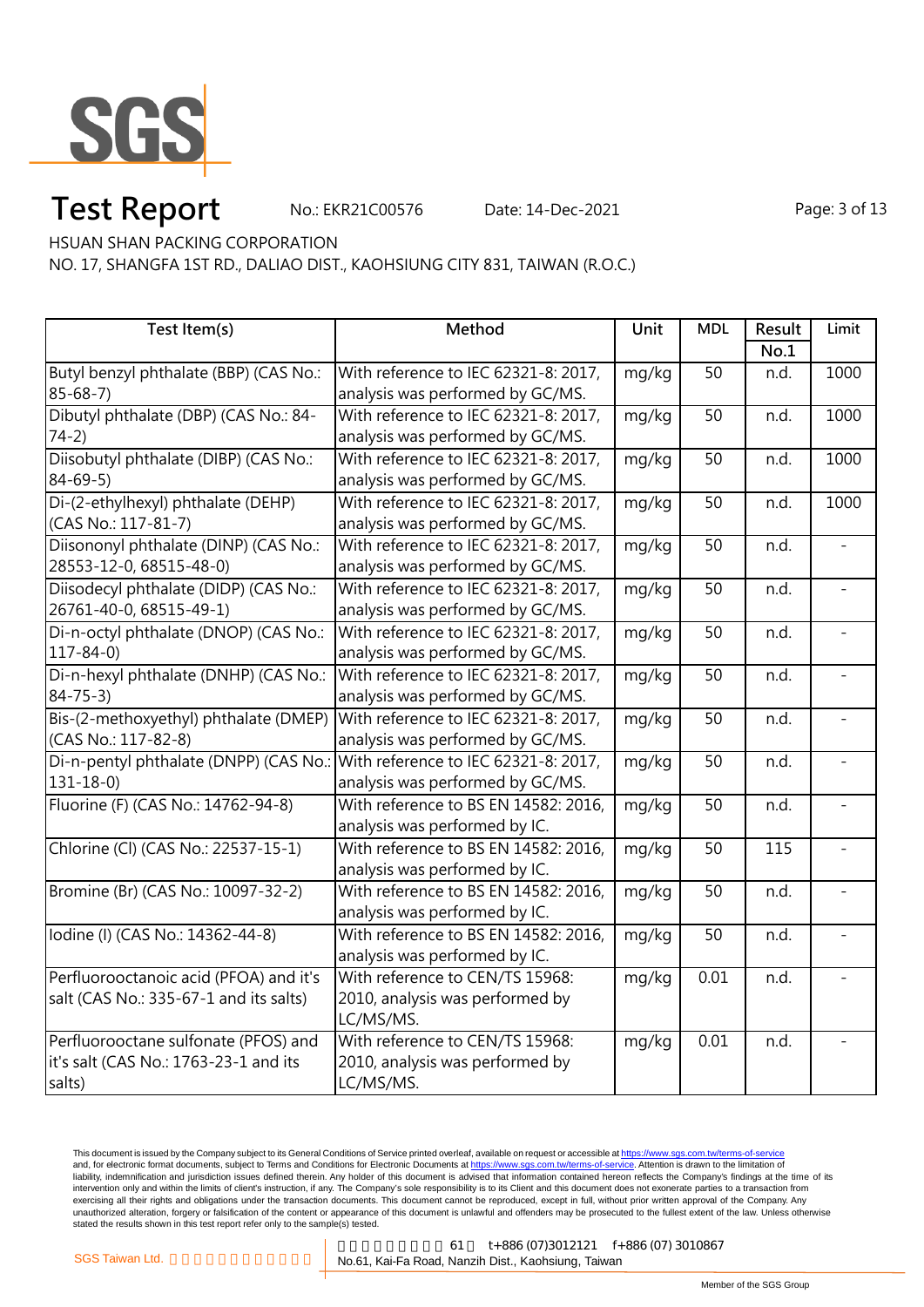

No.: EKR21C00576 Date: 14-Dec-2021 Page: 4 of 13

HSUAN SHAN PACKING CORPORATION

NO. 17, SHANGFA 1ST RD., DALIAO DIST., KAOHSIUNG CITY 831, TAIWAN (R.O.C.)

| Test Item(s)                       | Method                               | Unit  | <b>MDL</b> | Result   | Limit |
|------------------------------------|--------------------------------------|-------|------------|----------|-------|
|                                    |                                      |       |            | No.1     |       |
| Dimethyl fumarate (DMFu) (CAS No.: | With reference to US EPA 3550C:      | mg/kg | 0.1        | n.d.     |       |
| $(624 - 49 - 7)$                   | 2007, analysis was performed by      |       |            |          |       |
|                                    | GC/MS.                               |       |            |          |       |
| Polyvinyl chloride (PVC)           | With reference to ASTM E1252: 2013,  | $***$ |            | Negative |       |
|                                    | analysis was performed by FT-IR and  |       |            |          |       |
|                                    | Flame Test.                          |       |            |          |       |
| Formaldehyde (CAS No.: 50-00-0)    | With reference to ISO 17226-1: 2021, | mg/kg | 3          | n.d.     |       |
|                                    | analysis was performed by LC/DAD.    |       |            |          |       |

### **Note:**

- 1. mg/kg = ppm;0.1wt% = 1000ppm
- 2. MDL = Method Detection Limit
- 3. n.d. = Not Detected ( Less than MDL)
- 4. "-" = Not Regulated
- 5. \*\*= Qualitative analysis (No Unit)
- 6. Negative = Undetectable ; Positive = Detectable
- 7. PFOS and its salts including :

CAS No.: 29081-56-9, 2795-39-3, 29457-72-5, 70225-14-8, 56773-42-3, 251099-16-8, 307-35-7.

- 8. PFOA and its salts including :
	- CAS No.: 3825-26-1, 335-95-5, 2395-00-8, 335-93-3, 335-66-0.
- 9. The statement of compliance conformity is based on comparison of testing results and limits.

This document is issued by the Company subject to its General Conditions of Service printed overleaf, available on request or accessible at https://www.sgs.com.tw/terms-of-service and, for electronic format documents, subject to Terms and Conditions for Electronic Documents at https://www.sgs.com.tw/terms-of-service. Attention is drawn to the limitation of liability, indemnification and jurisdiction issues defined therein. Any holder of this document is advised that information contained hereon reflects the Company's findings at the time of its intervention only and within the limits of client's instruction, if any. The Company's sole responsibility is to its Client and this document does not exonerate parties to a transaction from exercising all their rights and obligations under the transaction documents. This document cannot be reproduced, except in full, without prior written approval of the Company. Any<br>unauthorized alteration, forgery or falsif stated the results shown in this test report refer only to the sample(s) tested.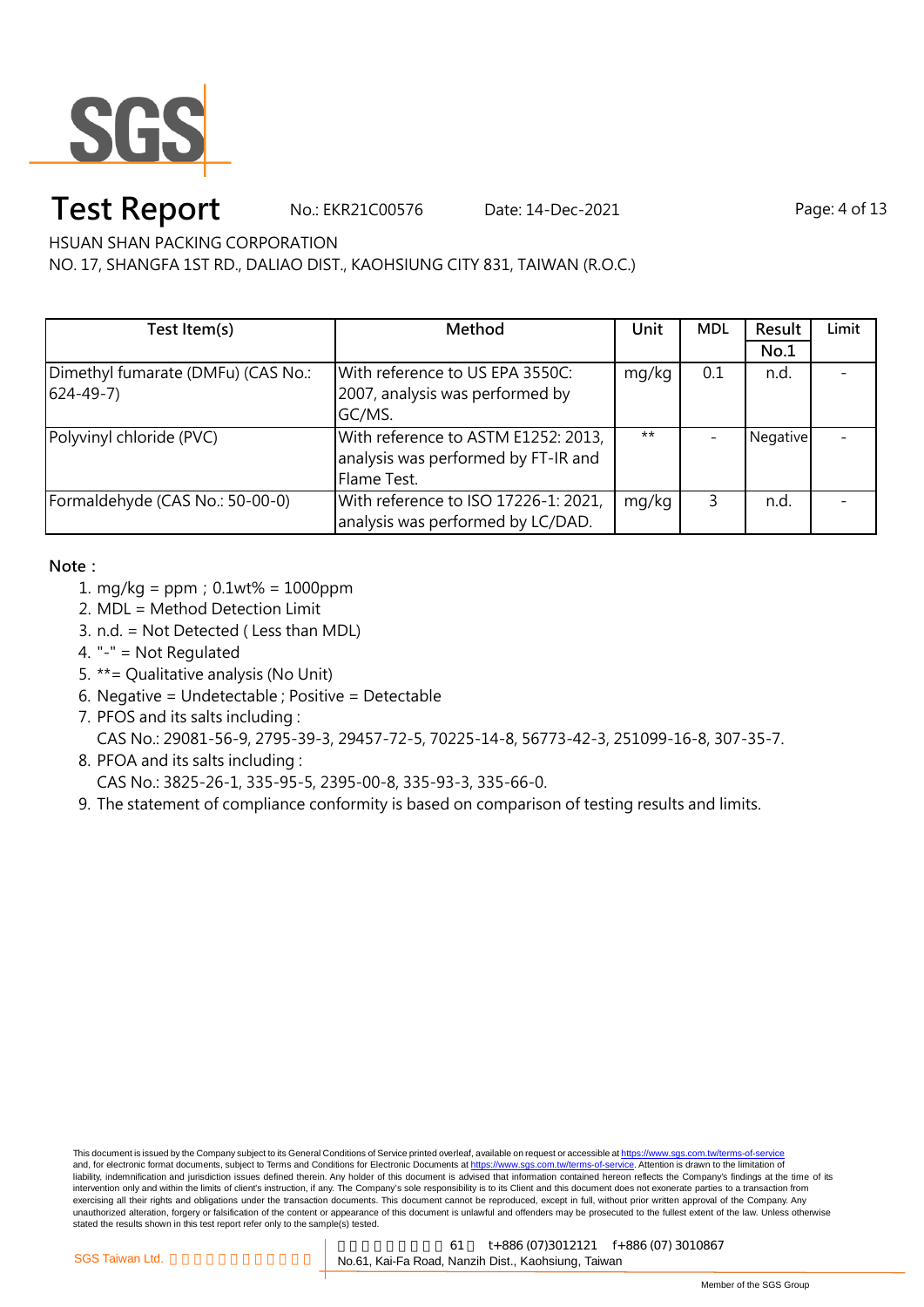

No.: EKR21C00576 Date: 14-Dec-2021 Page: 5 of 13

HSUAN SHAN PACKING CORPORATION

NO. 17, SHANGFA 1ST RD., DALIAO DIST., KAOHSIUNG CITY 831, TAIWAN (R.O.C.)

### **Analytical flow chart of Heavy Metal**

These samples were dissolved totally by pre-conditioning method according to below flow chart. ( $Cr^{6+}$  test method excluded)

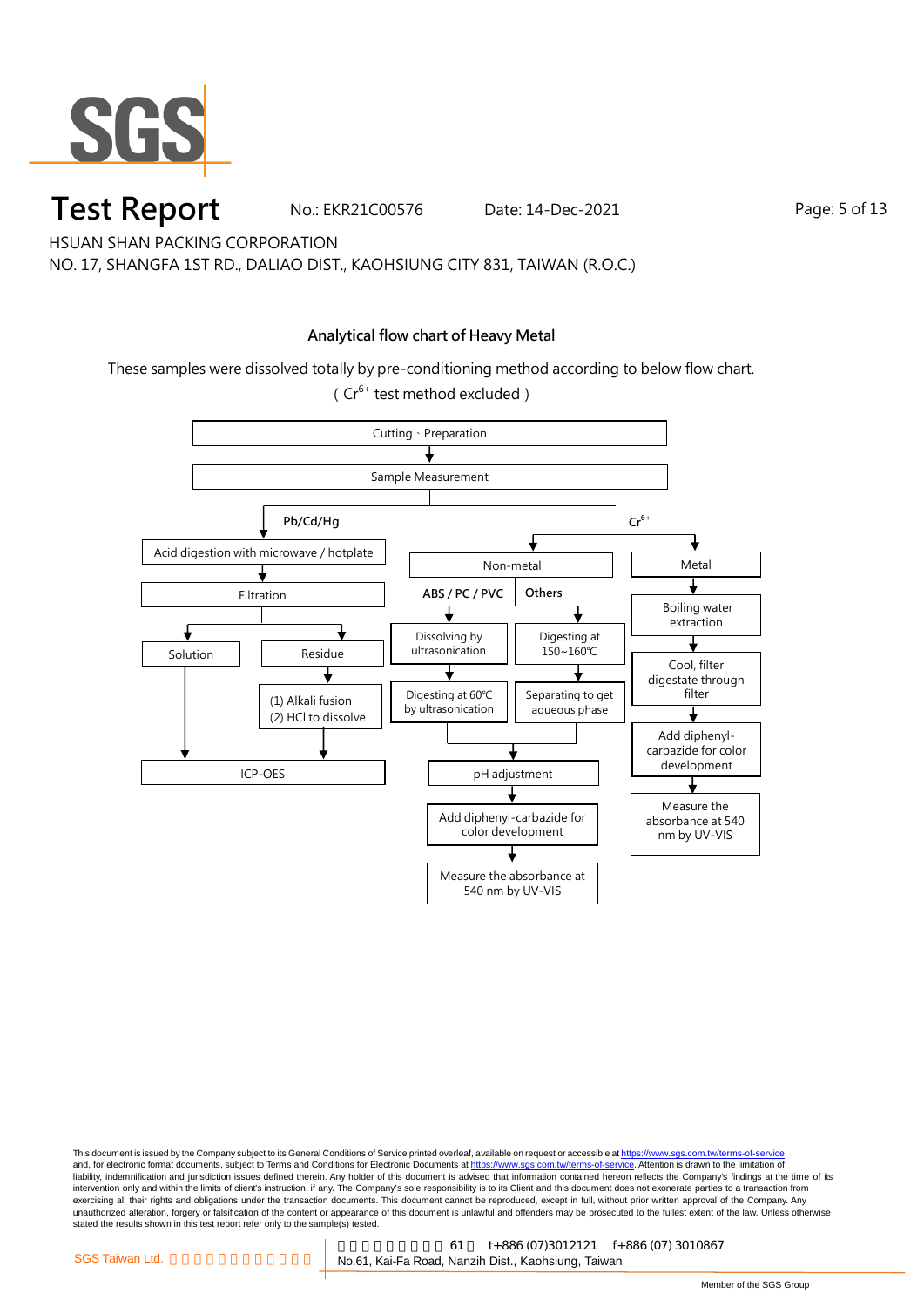

No.: EKR21C00576 Date: 14-Dec-2021 Page: 6 of 13

HSUAN SHAN PACKING CORPORATION

NO. 17, SHANGFA 1ST RD., DALIAO DIST., KAOHSIUNG CITY 831, TAIWAN (R.O.C.)

### **PBB/PBDE analytical FLOW CHART**

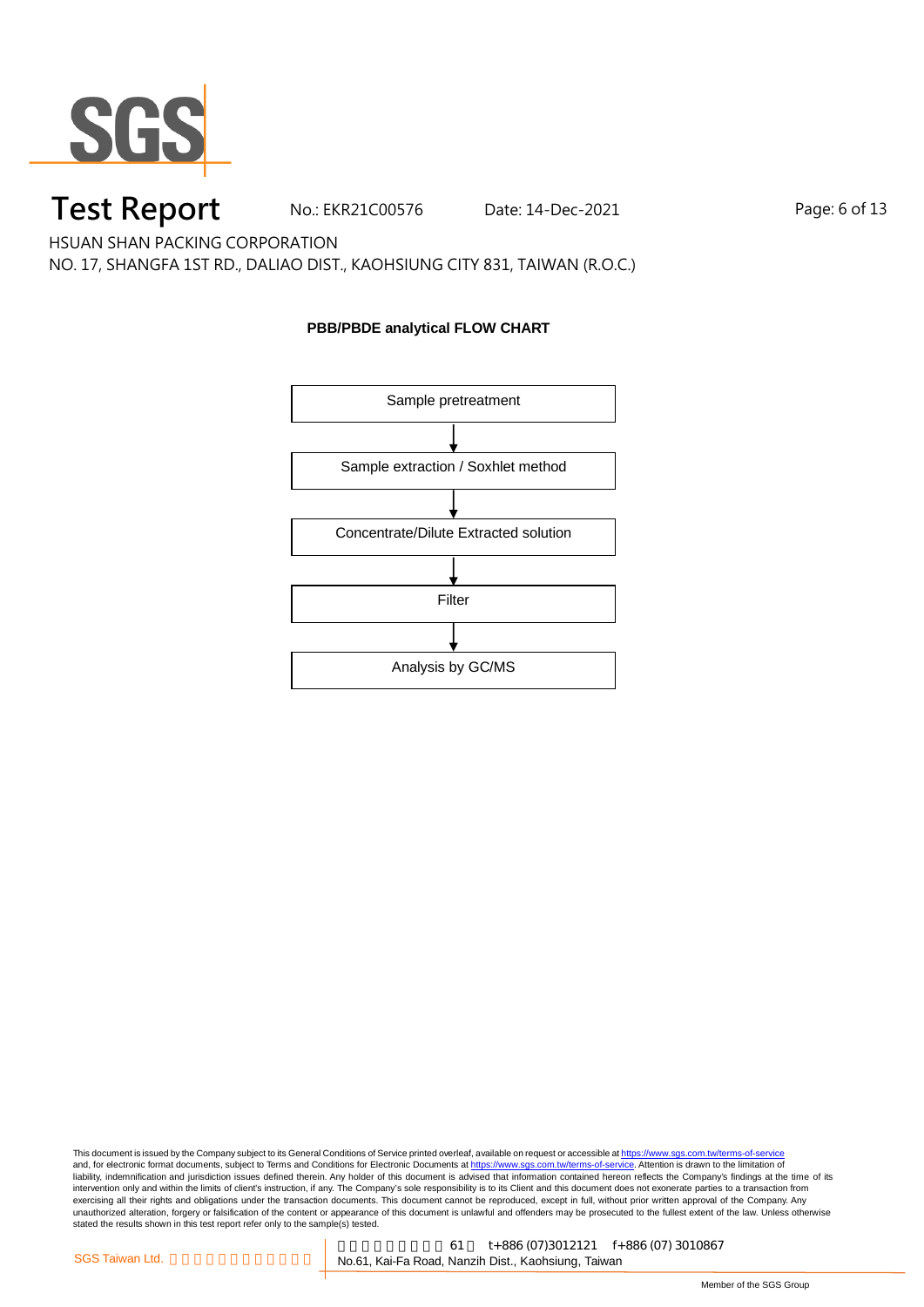

No.: EKR21C00576 Date: 14-Dec-2021 Page: 7 of 13

HSUAN SHAN PACKING CORPORATION

NO. 17, SHANGFA 1ST RD., DALIAO DIST., KAOHSIUNG CITY 831, TAIWAN (R.O.C.)

### **Analytical flow chart of phthalate content**



【Test method: IEC 62321-8】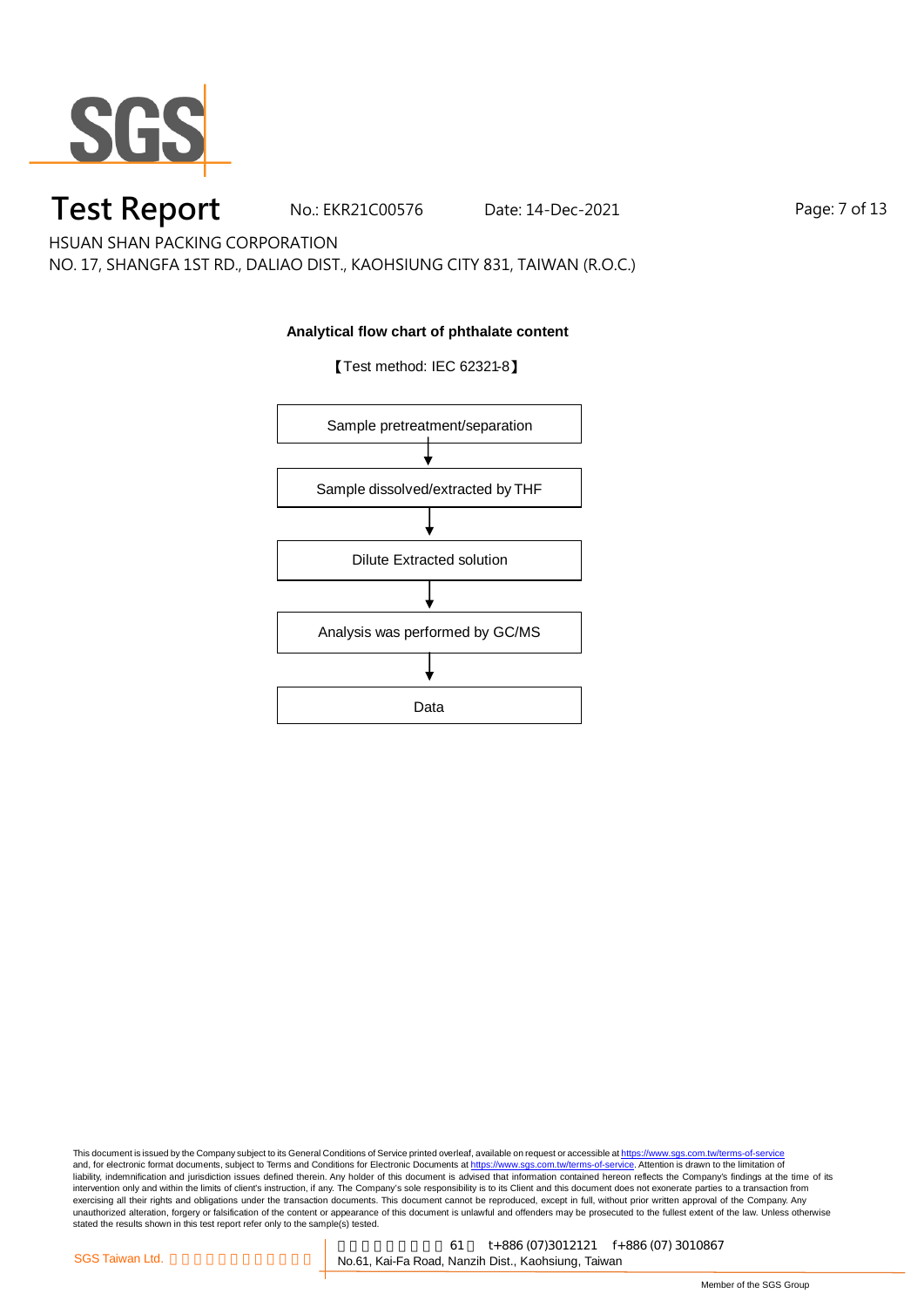

No.: EKR21C00576 Date: 14-Dec-2021 Page: 8 of 13

HSUAN SHAN PACKING CORPORATION

NO. 17, SHANGFA 1ST RD., DALIAO DIST., KAOHSIUNG CITY 831, TAIWAN (R.O.C.)

### **Analytical flow chart of Halogen**

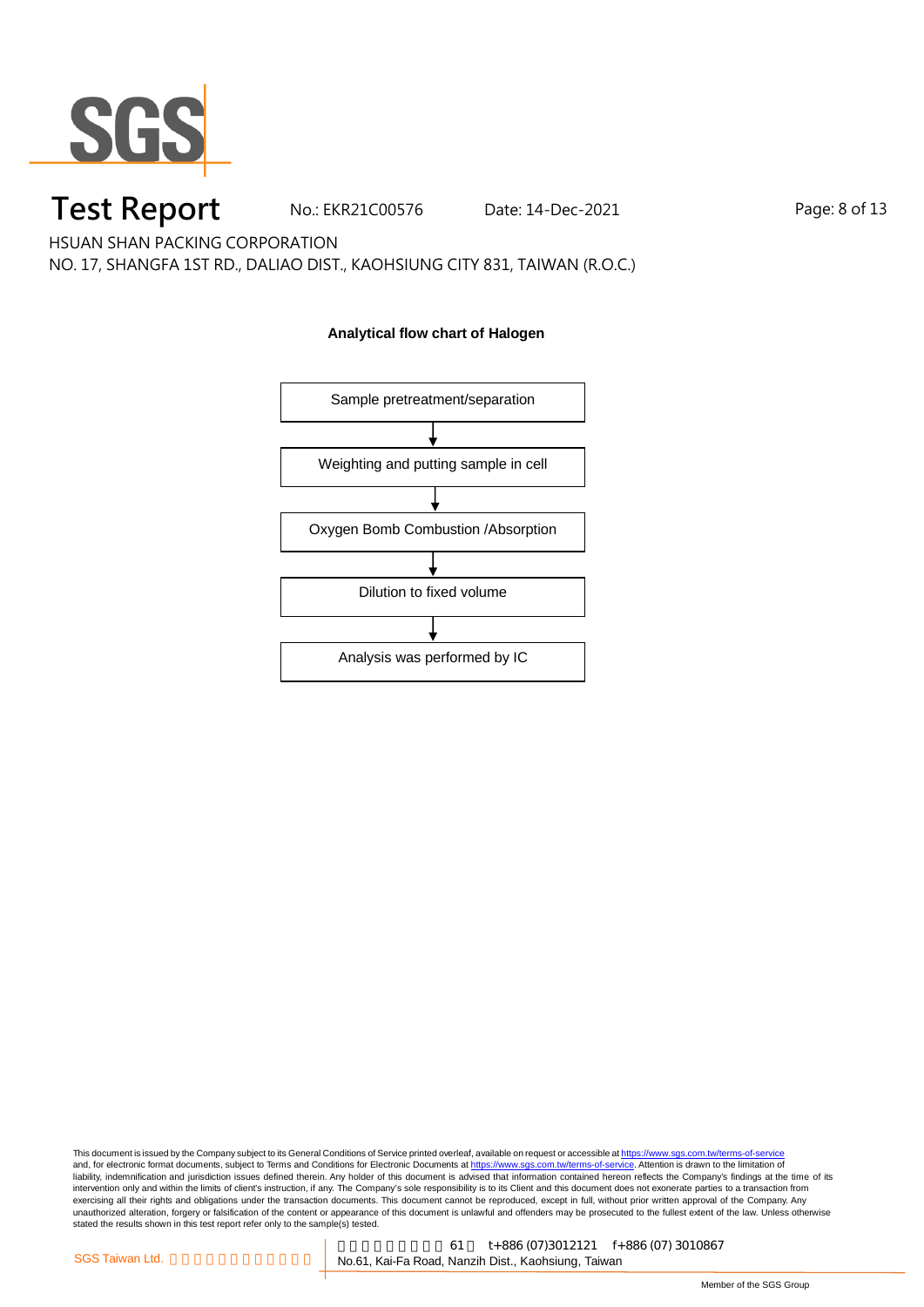

No.: EKR21C00576 Date: 14-Dec-2021 Page: 9 of 13

HSUAN SHAN PACKING CORPORATION

NO. 17, SHANGFA 1ST RD., DALIAO DIST., KAOHSIUNG CITY 831, TAIWAN (R.O.C.)

### **Analytical flow chart – PFAS (including PFOA/PFOS/its related compound, etc.)**

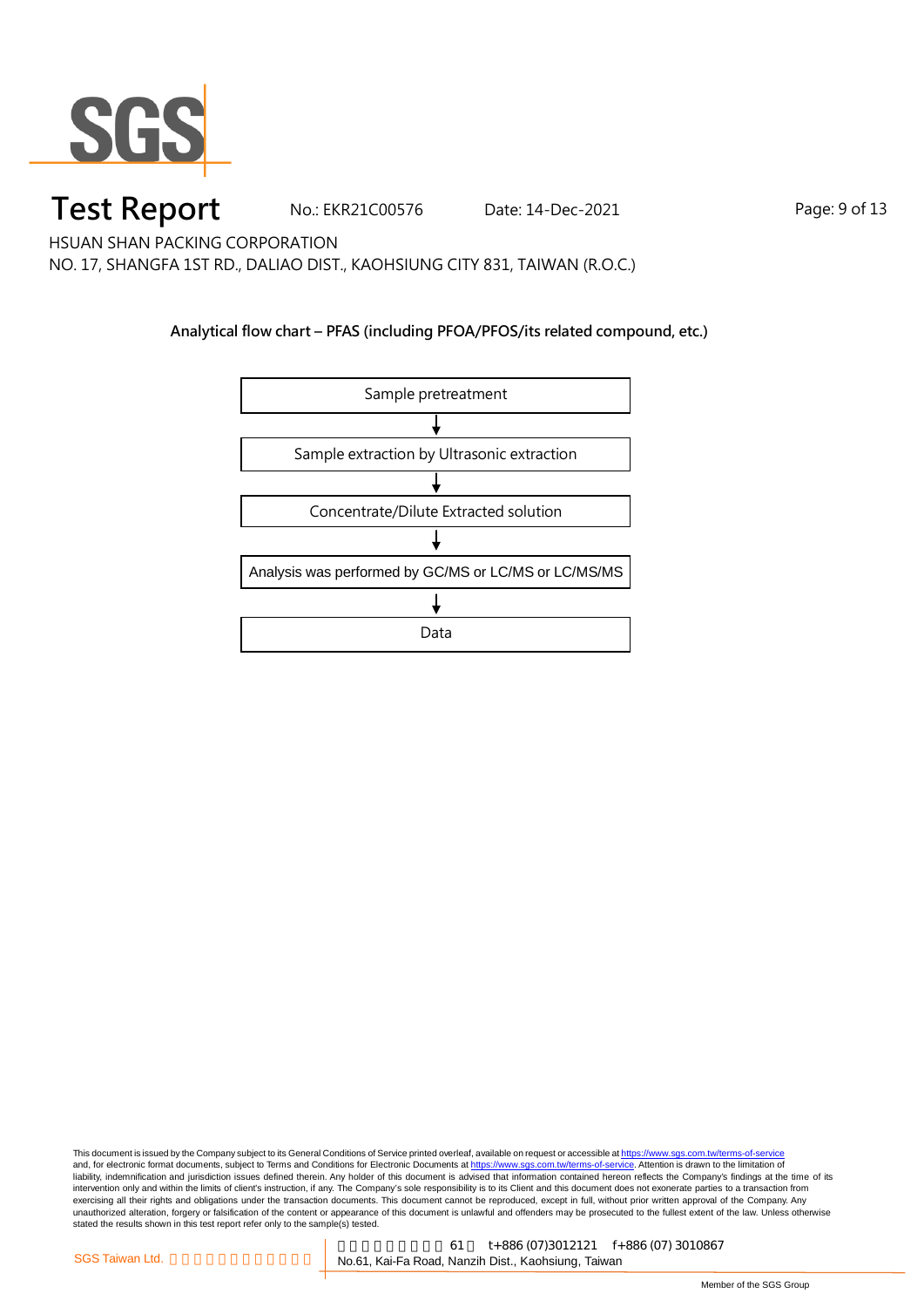

No.: EKR21C00576 Date: 14-Dec-2021 Page: 10 of 13

HSUAN SHAN PACKING CORPORATION

NO. 17, SHANGFA 1ST RD., DALIAO DIST., KAOHSIUNG CITY 831, TAIWAN (R.O.C.)

### **Analytical flow chart of Dimethyl Fumarate**

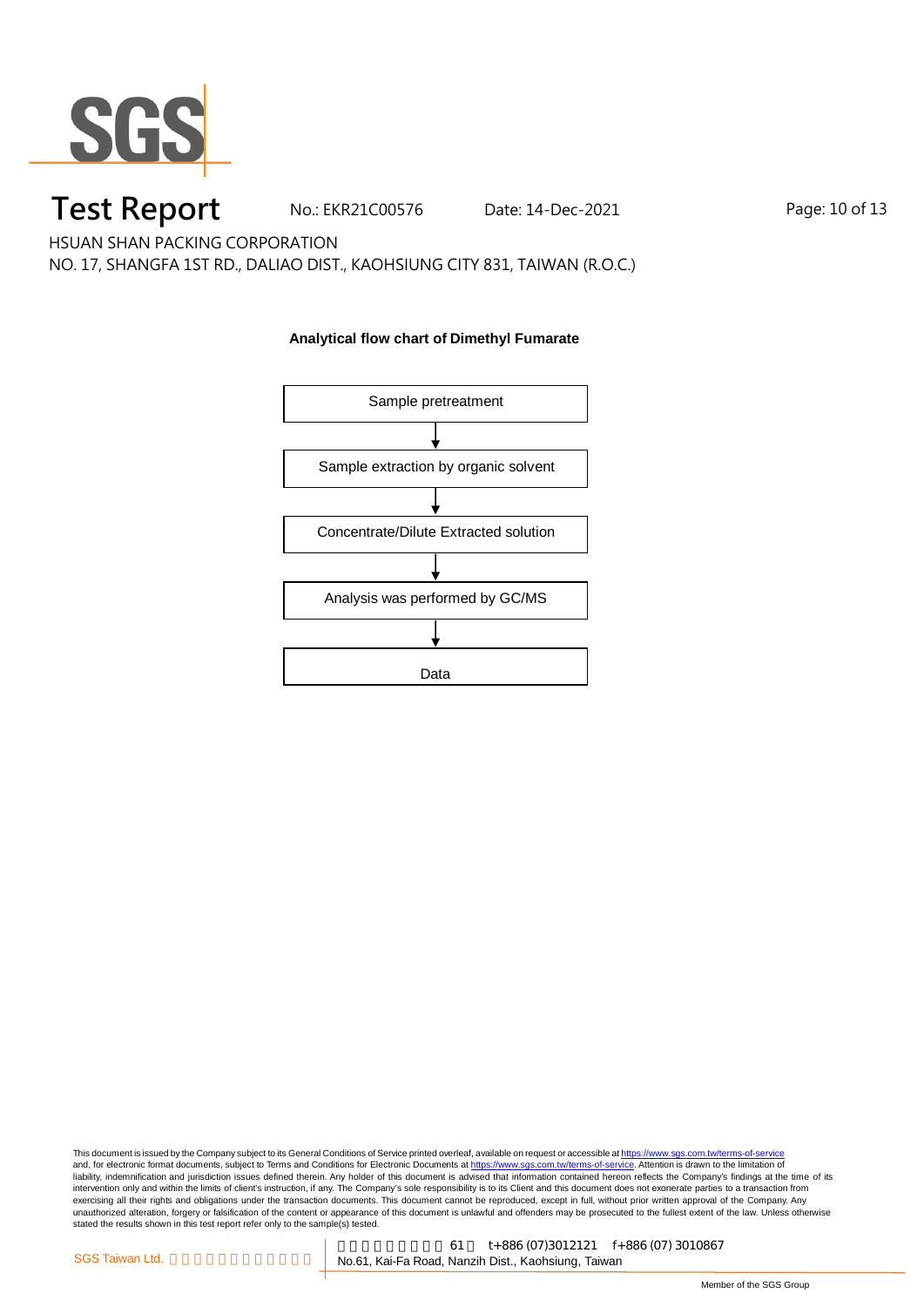

No.: EKR21C00576 Date: 14-Dec-2021 Page: 11 of 13

HSUAN SHAN PACKING CORPORATION

NO. 17, SHANGFA 1ST RD., DALIAO DIST., KAOHSIUNG CITY 831, TAIWAN (R.O.C.)

### **Analytical flow chart - Formaldehyde**

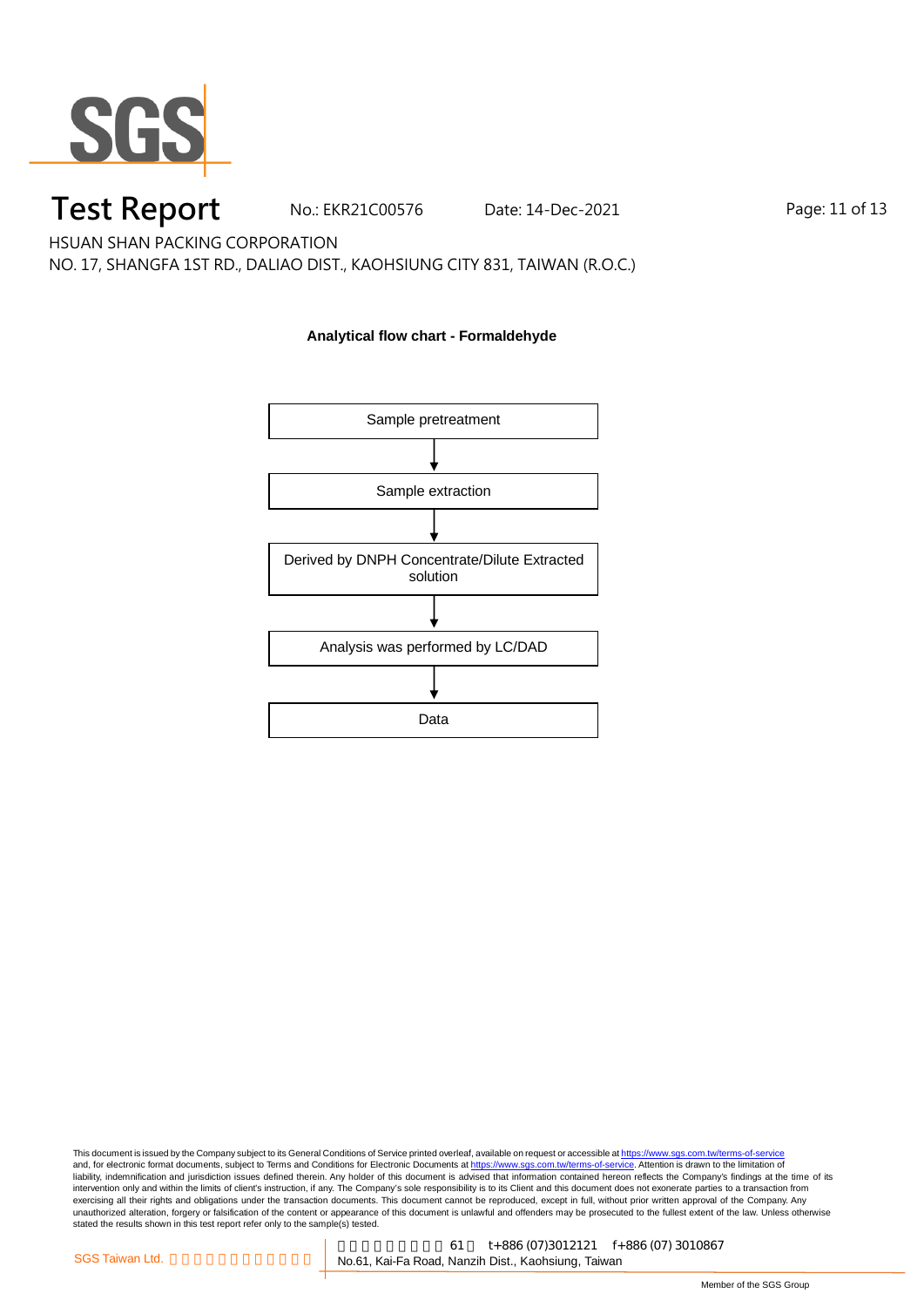

No.: EKR21C00576 Date: 14-Dec-2021 Page: 12 of 13

HSUAN SHAN PACKING CORPORATION

NO. 17, SHANGFA 1ST RD., DALIAO DIST., KAOHSIUNG CITY 831, TAIWAN (R.O.C.)